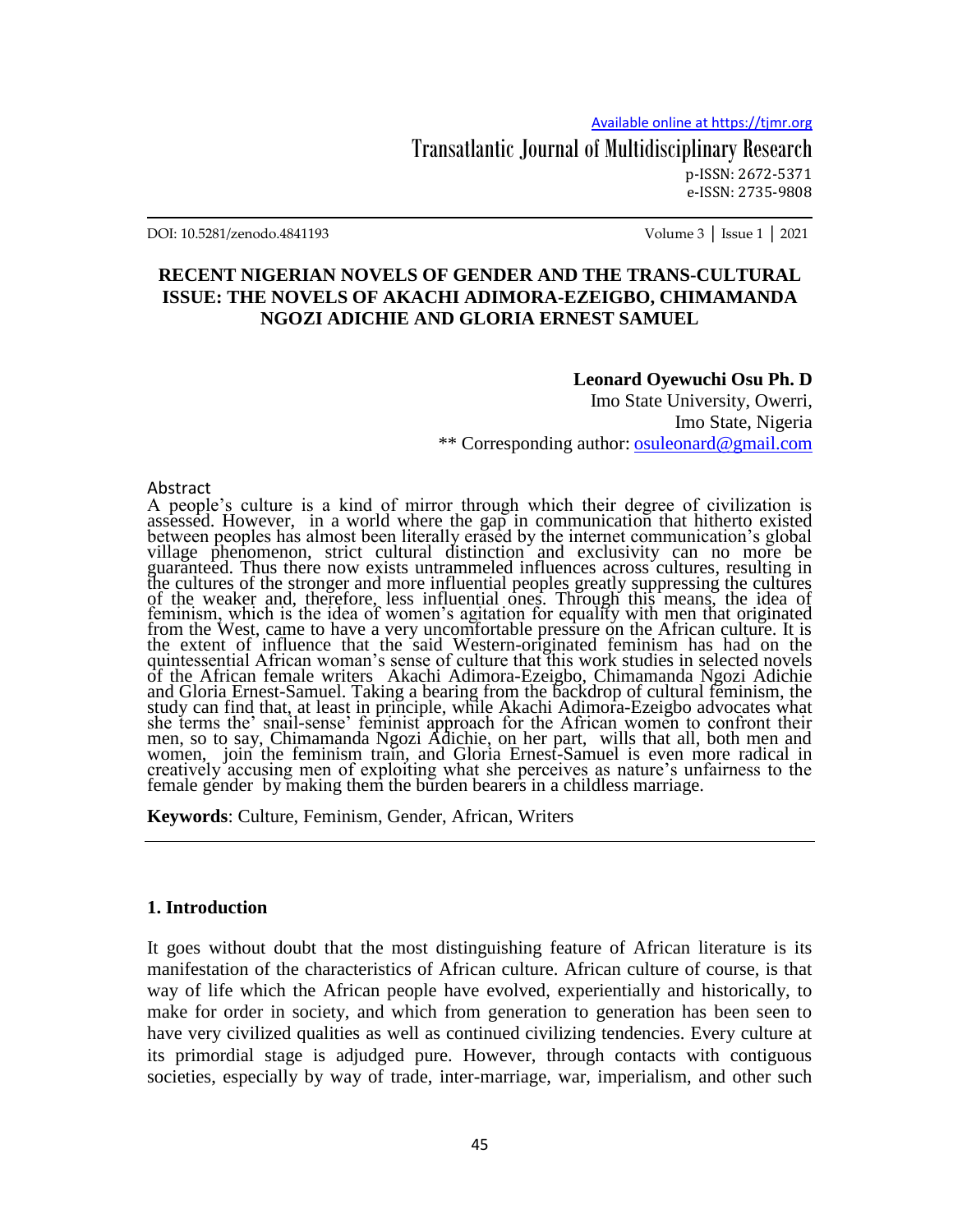Available online at https://tjmr.org

activities, there exist tendencies and opportunities for inter-cultural borrowing and indoctrination.

To that effect, wa Thiong'o, (1999) sees culture as:

A product of a people"s history… A specific history of which culture is simultaneously a product, a reflection and a measure, is a continuous working out of the contradictions within a given society and between that society and others with which it is in contact.

Also, Said (2010) defines culture, on one hand, as "all those practices, like the arts of description, communication, and representation, that have relative autonomy from the economic, social and political realms and that often exists in aesthetic forms, one of whose principal aims is pleasure". In another sense, citing Mathew Arnold, he sees culture as "a concept that includes a refining and elevating element, each society"s reservoir of the best that has been known and thought" (Said, 2010).

To go back to Ngugi wa Thiong"O (1999), and in considering the element of transculture, he captures the trans-cultural essence in the following statement:

> [a] given culture develops in contact with other societies in a state of hostility or hospitality depending on how they are placed relative to each other. Some nations are often in a position of economic and political power of life and death vis-à-vis others. The two cultures will be affected adversely or beneficially depending on the relations of power. Societies are at their healthiest stability when they develop in a creative balanced give and take within its interior elements and within the exterior relations.

Trans-culturalism, therefore, is a notch broader than the concept of cultural borrowing. It is a concept of cultural integration, the aim of which must be, on a mutually beneficial ground, to make the qualities of one culture available and enriching to another. It is supposed to be a kind of dis-otherness where all cultural barriers are extinct. But in the light of the above quotation from Ngugi, we see that majority of the African peoples have continued to experience gross cultural deficit balance in its external relationships, especially with the West, since colonialism. From that contact, authentic African culture has been on the decline. It can no more discriminate between the good and the bad in what it receives from the West. Thus, there is no better way to say it than that the African society has been a dumping ground for some ugly aspects of Western culture.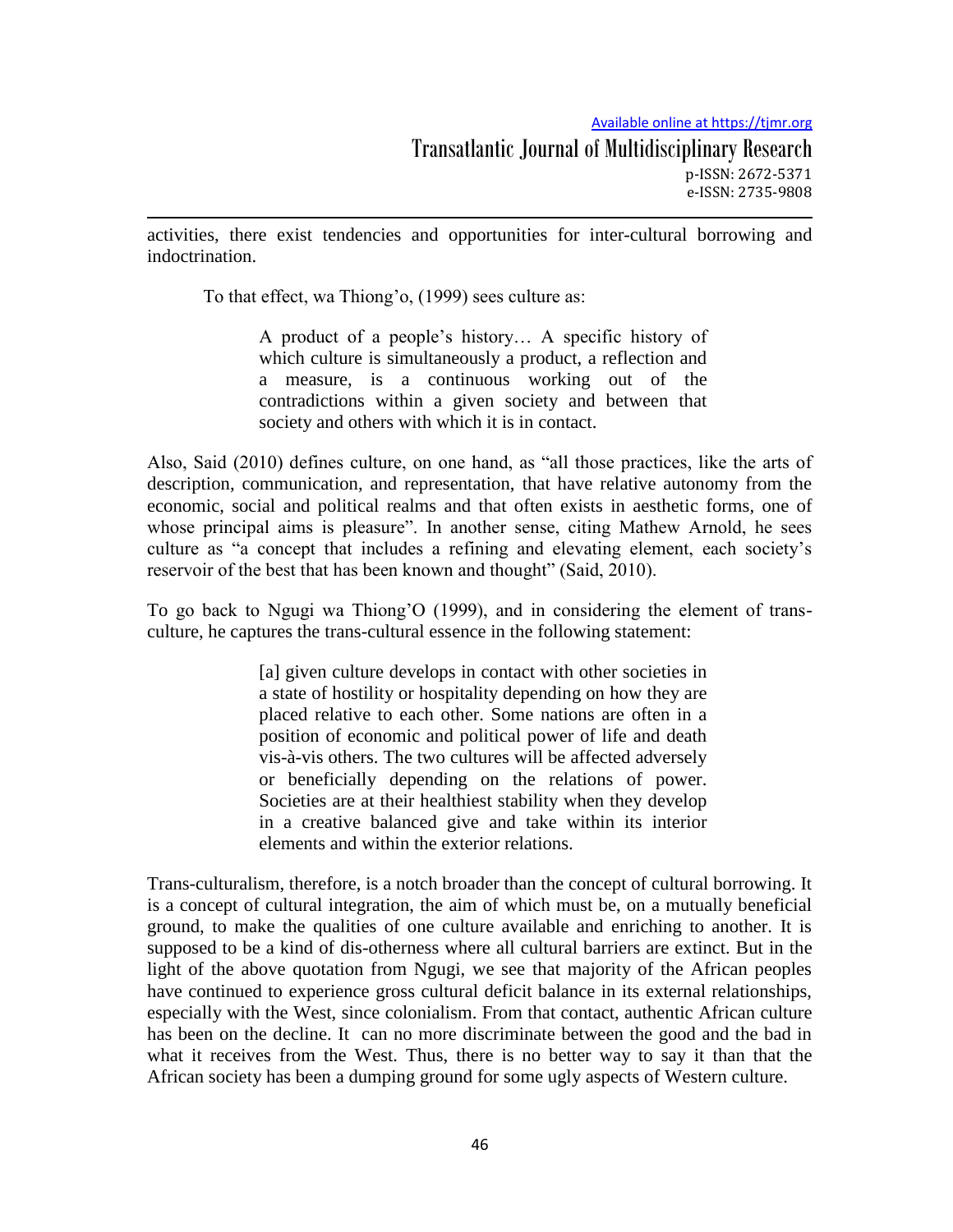## Available online at https://tjmr.org Transatlantic Journal of Multidisciplinary Research p-ISSN: 2672-5371 e-ISSN: 2735-9808

African culture has remained the weaker and the helpless receiver in the world politics of otherness in which, as Fuery and Mansfield (2001) put it, "the subject is the discourse of the other", whereby the dominant power feels superior and lords it over the other less powerful people and society in all aspects of life, politically, economically, socially and, of course, culturally. It was through this avenue that the issue of gender rivalry was helplessly received into African culture.

Gender rivalry, in a nut shell, is that state of affairs in which mainly the female gender is no more content with the roles assigned to it by nature and cultural nurture and, therefore, charges at the male gender for at least being the enforcer of those roles. The male gender, more often than not, is jolted and tries to repel this unnatural and therefore unwelcome quest by the woman for more prominence, especially in the things that were hitherto the exclusive reserve of the men. It is in keeping with this that Fuery and Mansfield view gender studies, and consequently feminism, as "a response to the prominence of the woman"s movement in Western society".

Likewise, Habib (2011) views modern feminism as "having been forged in the same fire as much post-structuralist thought, questioning fixed and stable notions of gender, sexuality, and even the category of woman". He also traces the origin to the American Betty Friedman's 1963 book The Feminine Mystique saying that the original grievance of the women was "their entrapment within private, domestic life and their inability to pursue public careers". Much of that has since changed, of course, to the point of female writers of the radical feminist school using literature to ask for even the very castration of all male, especially all male writers, who they perceive as being opposed to the untrammeled freedom of the female person to express even the most weird of views. One of the climaxes of this is the French Helene Cixous' view that men have "riveted us between two horrifying myths: between the Medusa (a woman figure of beauty and laughter) and the abyss (Freud's myth which, according to Habib, designates woman as a "dark continent", pregnant with mystery and signifying lack, castration, negativity and dependence (Habib, 2011). To Habib, Cixous believes that "laughter is a way of exceeding the very notion of truth as defined by Masculine traditions" (Habib, 2011). Therefore, Cixous in her feminist frenzy charges the female writers thus: write yourself. Your body must be heard" (Habib, 2011), because, according to her, the essence of the female literary work of art is "to smash everything, to shatter the framework of institutions, to blow up the law, to break up the truth (as designed by men) with laughter" (Habib, 2011).

As an inevitable result of the African woman"s contact with Western culture, and especially the great impact of the very influential West European language on her and her cultural psyche, she has unfortunately been infected, so to say, with the feminist virus. Thus both in her familial, social and intellectual, especially literary artistic, activities, she is disposed to advocating views, attitudes and positions that represent a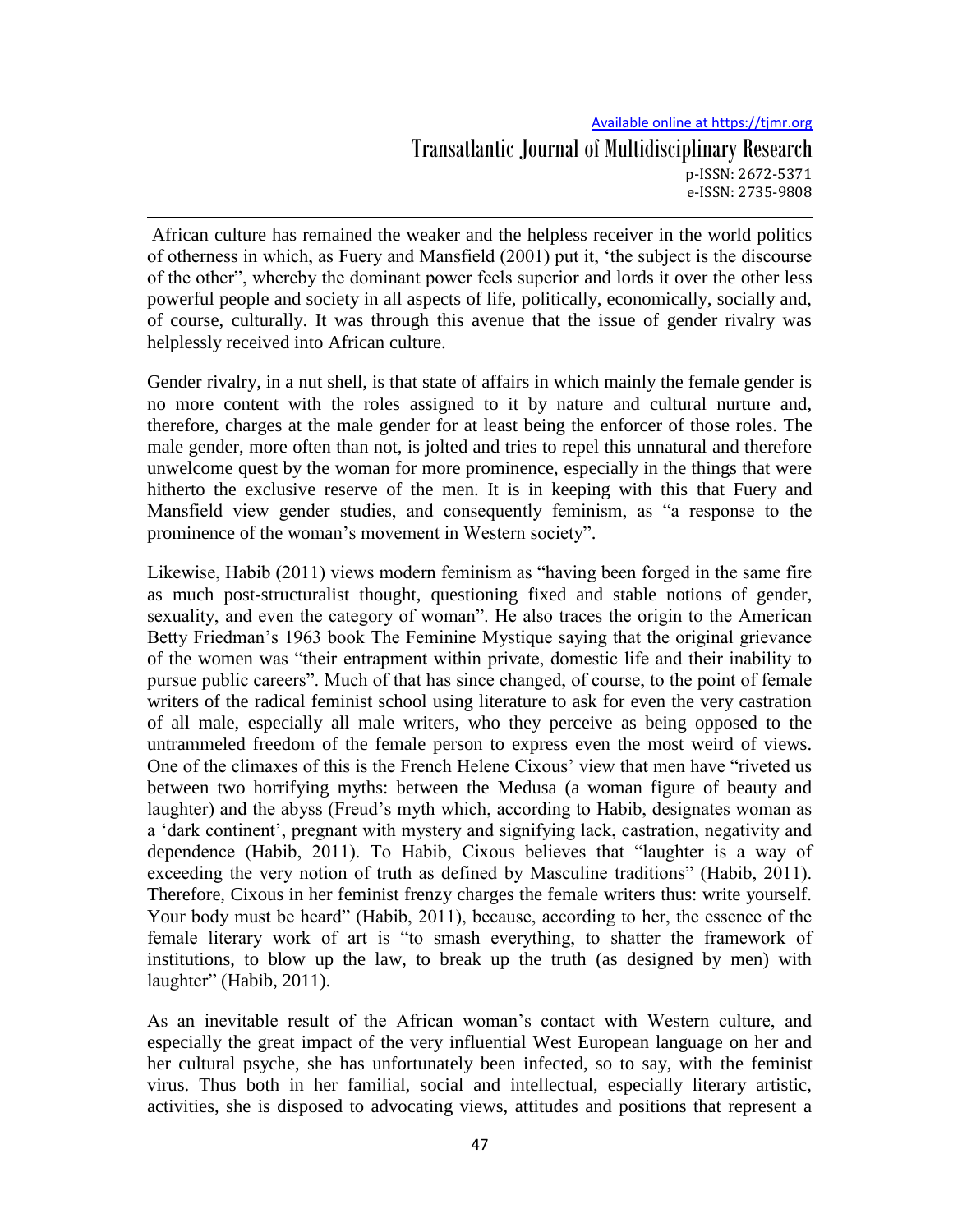# Available online at https://tjmr.org Transatlantic Journal of Multidisciplinary Research p-ISSN: 2672-5371 e-ISSN: 2735-9808

flagrant disregard for the African cultural norms. This state of affairs, to be modest, has pervasively affected the traditional stability of the marriage and social institutions in African societies. No wonder, therefore, why Ama Ata Aidoo at inception had shouted, as it were, that feminism potended no good to the African woman and the African society at large. In her words, "you know how we all feel about that embarrassing western philosophy? The destroyer of homes? Imported mainly from America to ruin nice African women?" Also Nnolim (2010) in trying to account for how the "virus" found its way into African female literature, pins it down to "the dangerous ideas and tenets of Bell Hooks, Shulamith Firestone, and Leslie Steeves – European feminists who have dangerously infected the writings of our African feminist sisters". Some of these "our African feminist sisters" he has earlier named as the Nigerian Flora Nwapa, the Senegalese Mariama Ba and "the Egyptian Nawal el saadawi" who he says are all in league to push the tenets of feminism to scandalous, and even criminal and murderous levels," (Nnolim, 2010).

In the foregoing, we have at least a fair glimpse into the negative trans-cultural effects of the west-influenced gender over-consciousness on the African women and the African society. Let us survey the primary texts for this discourse for fuller insight.

Akachi Adimora-Ezeigbo advocated for the African woman the "snail sense" approach in dealing with their men. In the Igbo proverbial lore from which she derived her idea, the snail is said to be able to walk on even the sharpest thorns without being hurt only on account of its honey-polite tongue. But in her novel The Last of the Strong Ones, we find a study in violation of the Igbo cultural norms through the actions and utterances of her female characters whom she has created to ingeniously usurp the traditional roles of the men in a typical Igbo folk society of the novel. The Igbo of course operate about the most patriarchal culture in southern Nigeria. Thus women"s roles are clearly defined, under the men. Therefore, it is aberrant to have a woman in such a society make such a declaration as in The Last of the Strong Ones.Thus:

> I hated being any man"s appendage. I could not entertain having to eat out of any man's hand or being under his heel all my life, as my mother and my father"s other wives had been... My independence meant everything to me, indeed my very life, and I guarded it fiercely. (Adimora-Ezeigbo, 2006)

The Oluada or Umuada conclave of married women in traditional Igbo society actually play some traditional judicial or adjudication roles where a dispute between either two members or two sections of a family, kindred or village, has become too difficult to settle by the men. The women who were born into the family, kindred or village but who are now married, are ceded this role as an honour partly on the notion that, as people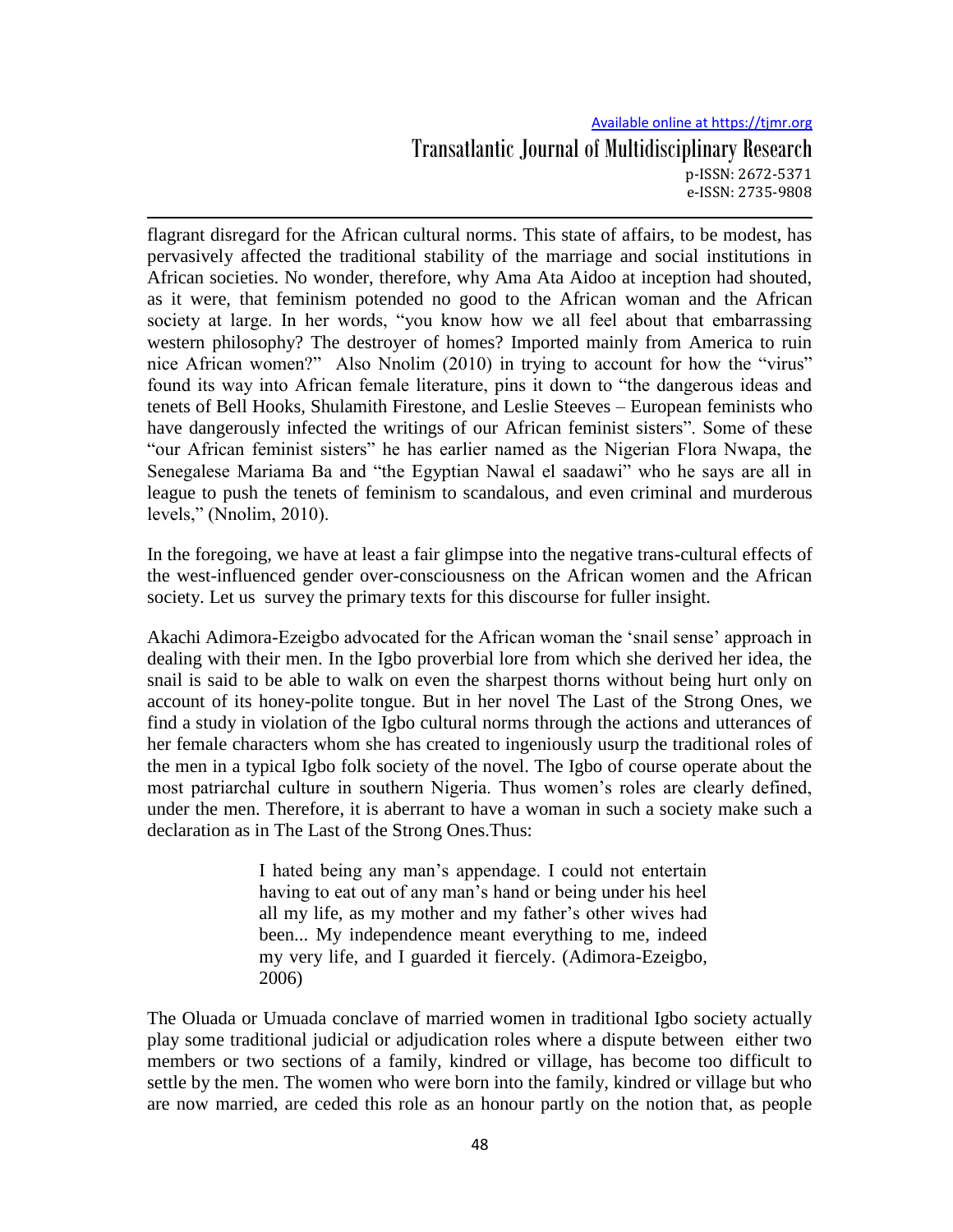# Available online at https://tjmr.org Transatlantic Journal of Multidisciplinary Research p-ISSN: 2672-5371 e-ISSN: 2735-9808

who are now married out, they have no more stake in their fathers' houses and so they are adjudged unbiased and neutral. That is why their judgment or decision in such a case is mandatorily accepted by the parties. In The Last of The Strong Ones however, Adimora-Ezeigbo(2006) turns this group in her fictional Umuga community into an instrument for the destabilization of the Igbo norms in that community. For instance, in a gathering of Oluada, Chieme, a member in whose home a meeting is held, not only presents kolanuts in the exclusive men"s traditional manner but also goes ahead to say the ritualistic kola nut prayers that are reserved for revered titled elders.

As if that is not enough, a member of the Oluada, in praising the personality of Chieme, on the same occasion, gives her the appellation, "Oluada who showed the world that a woman"s reputation does not depend on a husband"(Adimora-Ezeigbo 2006) . This sarcastic appellation and other related statements by the Oluada are clearly in breach of known Igbo cultural taboos. It is to drive home the unbecoming nature of the women"s strange and foreign behaviours that Okorie, when he could no longer put up with his wife, Mgbeke's intransigence, reprimands her in this way,

> "I am the one that married you and brought you into this house. I am your husband and you must not forget that. I am the one to make all the decisions in this house. You are growing wings. Your duty is to obey!" (Adimora-Ezeigbo,2006 ).

In Chimamanda Ngozi Adichie"s Purple Hibiscus (2006) Ifeoma Ifediora"s persistent efforts to counter her brother, Eugene Achike"s rigid handling of both his nuclear and extended family issues, both through her overt confrontation of him and also through her persuation of his wife, Beatrice, to quit her marriage with him, eventually leads to the "rupture" and "crash" of the Achike family, to borrow the words of Udumukwu (2011:18). Even though Eugene Achike"s brutalization of his wife at the slightest provocation is not normal, it is even more abnormal, for Ifeoma to persuade her brother"s wife that "sometimes life begins where marriage ends" (Adichie, 2006). That is why Beatrice's reply that, "[a] husband crowns a woman's life." (p.75), underscores the normal African woman"s attitude to life in society. On another occasion, Ifeoma tries further to indoctrinate her by painting the picture of a perfect man in her late husband, Ifediora, thus, "when Ifediora was alive, there were times, Nwunye m, when the university did not pay salaries for months. Ifediora and I had nothing, eh, yet he never raised a hand to me." Beatrice"s response is this barrage of rhetorical questions to Ifeoma:

> Where would I go if I leave Eugene's house? Tell me, where would I go? Do you know how many mothers pushed their daughters at him? Do you know how many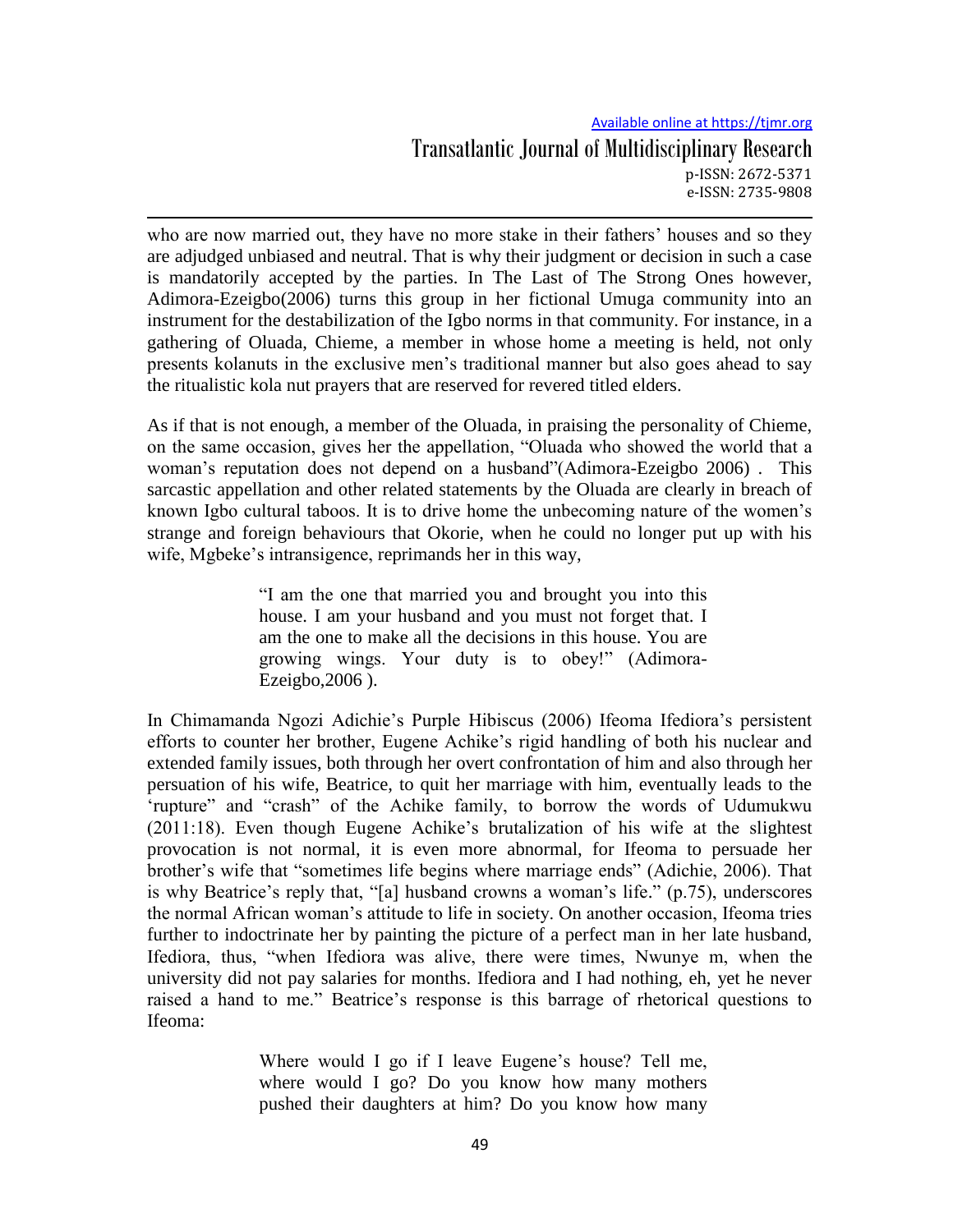asked him to impregnate them, even, and not bother paying a bride price? (Adichie, 2006)

And, though in the end, Beatrice cannot hold out anymore and surreptically takes her husband"s life, it is Ifeoma, her sister-in-law, who provided the lethal feminist weapon for that homicide, the greatest taboo in African culture.

Gloria Ernest-Samuel"s Dear Kelechi (2005) is awash with incisive feminist statements, but we can only accommodate a few here. What is most revealing in the novel is that it is actually the personae called mother-in-law their fellow women, that feminists should hold responsible for their woes, especially in a childless marriage. For one, the heroine, Ihuoma pours out her bitter frustration and even blames God for her inability to get pregnant, thus:

> God created nature and made the ruler a feeble entity with little powers over his affairs. Being a woman then becomes the mistake of nature or, is it the society? (Ernest-Samuel, 2005).

Furthermore, she is an emotional wreck and throws all cares to the winds as she laments of even the unconventional love making attitude of her husband towards her:

> Have you experienced the pressure and mechanical nature of being made love to simply because your ovulation is near? Or, have you been rejected when you are feeling sexy, simply because your husband is tired of wasting his sacred semen on a fruitless exercise?... (Ernest-Samuel, 2005)

That is indeed a very touching, but a very un-African, utterance by an African woman. It is a taboo to discuss the sacred issue of sex without due reverence. She manipulates the language of emotional appeal to paint the portrait of a man-husband who has no respect for both his wife and the marriage institution, something rare in an igbo society of the novel where men slave to provide for and protect their wives. It is natural for a woman to complain, though, when she is unfairly treated in a situation of this kind. That leads to another aspect of trans-cultural interference that African culture is left to reckon with. The African culture allows for more than a wife in order to take care of the pressures of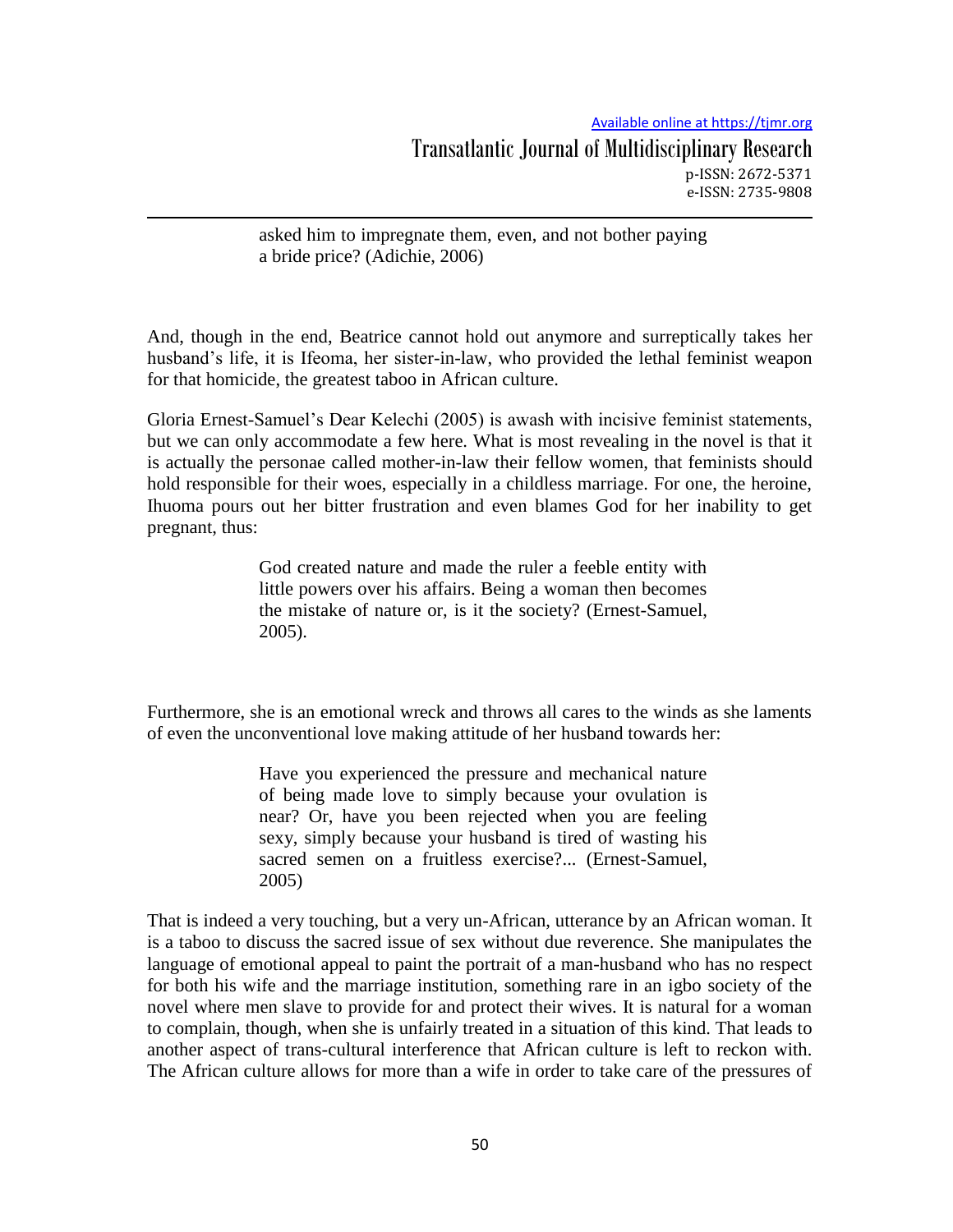childlessness in marriage or the need for a male child. But the Christian doctrine limits the modern African Christian to only one wife.

Ihuoma"s mother-in-law does not want to wait anymore for any explanation on why she is not yet able to have children especially male children, for her son, Ikem, an only son. Consequently, Ikem"s mother desperately tells Iheoma, "I am now aware of your deceptive antics. I know how you found your way into my son"s life and how you have come to destroy him and render my husband and me useless like yourself". Therefore, the antidote to her chastisement of Iheoma , according to this mother in-law, is "bear me a child…a grandson(p.69)." Now, if feminists want to vilify the men for subjugating the women, what have they to say about such mothers-in-law as this who are at the root of many women"s restiveness in their marital homes on account of the African extended family system. Ihuoma runs to her mother for solace, but what she discovers to her chagrin is that a childless woman has few allies in the African culture. Her mother"s position is so straight:

> our society expects every woman to have a child. Even with your doctorate degree and position... My daughter you cannot be respected or considered important without a child or husband. Childlessness is a curse, divorce is as bad. (Ernest-Samuel, 2005)

In the end Ihuoma reconciles herself to her situation and blames "the society that treats women as non-human or as chattel-belonging to men" (p.85) and "the culture that holds women responsible for domestic problems" (p.85) and not her husband, Ikem.

In conclusion, hedonism as reflected in the different contemporary western queer modernist social inclinations like samesex marriage, legalization of abortion, popular culture syndrome and other such modernist and postmodernist lifestyles have impacted very negatively on the modern African woman"s psyche. We can join this to what Fuery and Mansfield (2001) say in their "study of visual culture". According to them, visual culture takes up many ideas from cultural theory (such as meaning, the body, culture and ethnicity) and examines them in relation to the image, arguing that the image has replaced the word as the dominant mode of discurse practice". When this is weighed against the invasion of the contemporary African television, movie and internet computer screens with nude women"s pictures, one clearly understands the extent of the damage the African culture is undergoing as a result of its contact with Western culture and its extreme technologization. This is because, in their bid to express themselves in line with the aggressive posture of the received feminist movement, they disregard the African culture and the African image, of women"s comportment and dress code, and throw themselves almost bare.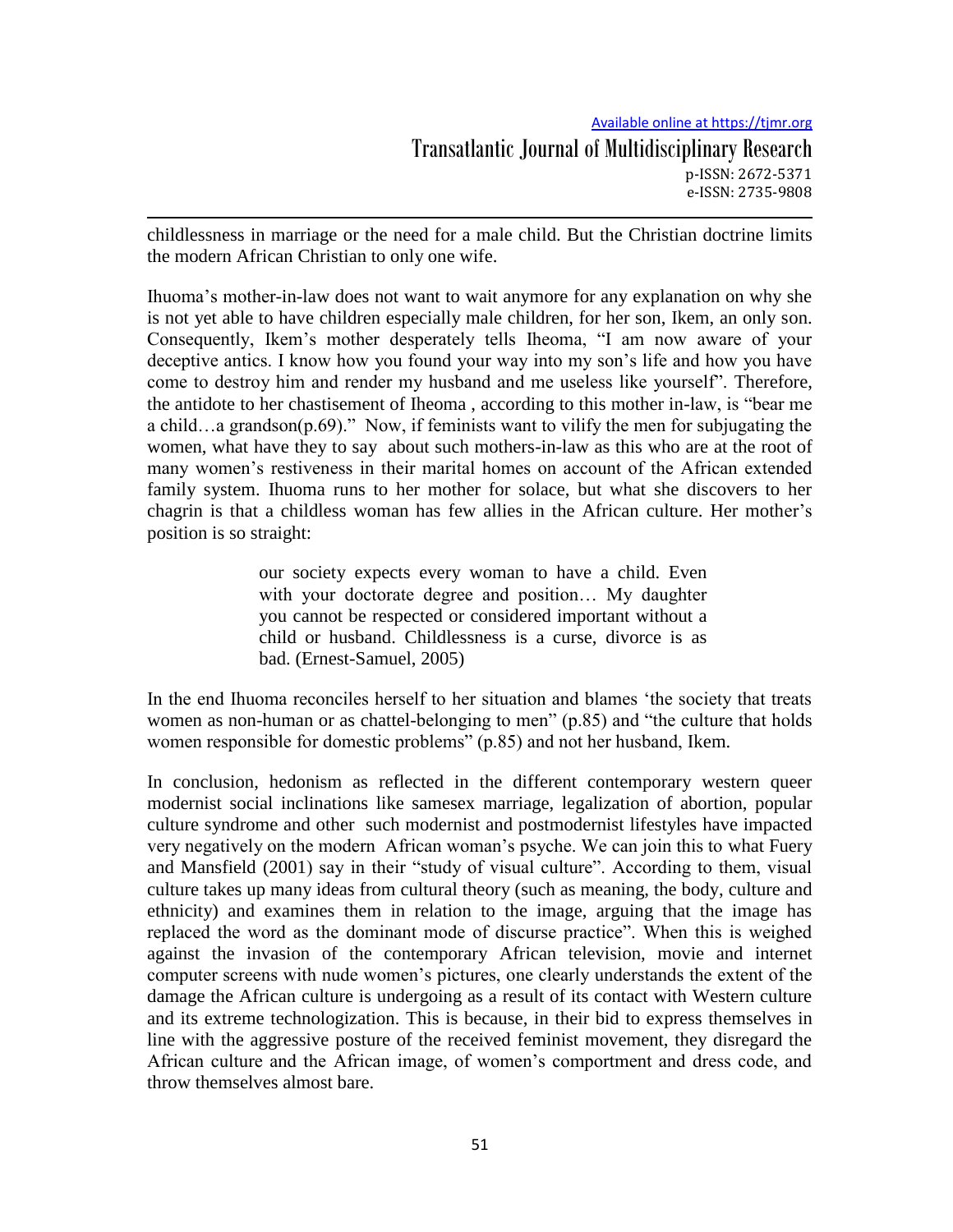### Reference

.

Adichie, C. N. (2004). Purple hibiscus. 1st Anchor New York: . Adichie , C. N. (2015). We Should All Be Feminists. New York, NY: Anchor Books.

- Adimora-Ezeigbo, A. (2012) Snail-sense feminism: Building on an indigenous model. Lagos: Wealthsmith.
- Adimora-Ezeigbo, A. (2006) The last of the strong ones. Lagos: Lantern Books, 2006.
- Aidoo, A. A.( 1986)"Unwelcome Pals and Decorative Slaves." Literature and Society: Selected Essays on African Literature. Ed.Ernest Emenyonu. Oguta: Zim Pan.
- Chukwuma, H. (1070) Teaching African literature in an age of multiculturalism. *African Literature Today*
- Ernest-Samuel, G.( 2005) Dear Kelechi. Owerri: Cel-Bez,
- Ezenwa-Ohaeto (2003). Review of the book emerging perspectives on Ama Ata Aidoo. *Research in African Literatures* 34(3), 184-187. doi:10.1353/ral.2003.0080.
- Fuery, P., & Mansfield, N. (2001). Cultural studies and critical theory. Melbourne: Oxford University Press
- Habib, R. (2008). A history of literary criticism and theory: From Plato to the present. Malden, Mass: Blackwell Pub.

Nnolim, C.(2010) Issues in African literature. Lagos: Malthouse

Olushola, A. A.(2006) Snail-sense feminism strategies for women emancipation in promise Okekwe"s Trilogy. African Journal of Gender and Development 2(2) p17-28.

Omonubi-McDonnel, M.(2003) Gender inequality in Nigeria. Ibadan: Spectrum Books

- Priebe, R.K.(2005) Transcultural identity in African narratives of childhood, ... E.N. (ed), New directions in African literature, pp. 41-52.
- Said, E. (1994). Culture & imperialism. London: Vintage
- Sibani, C.M. (2018) The Impact of Western culture on traditional African soceity: problems and prospects. *Journal of Religion and Human Relations*